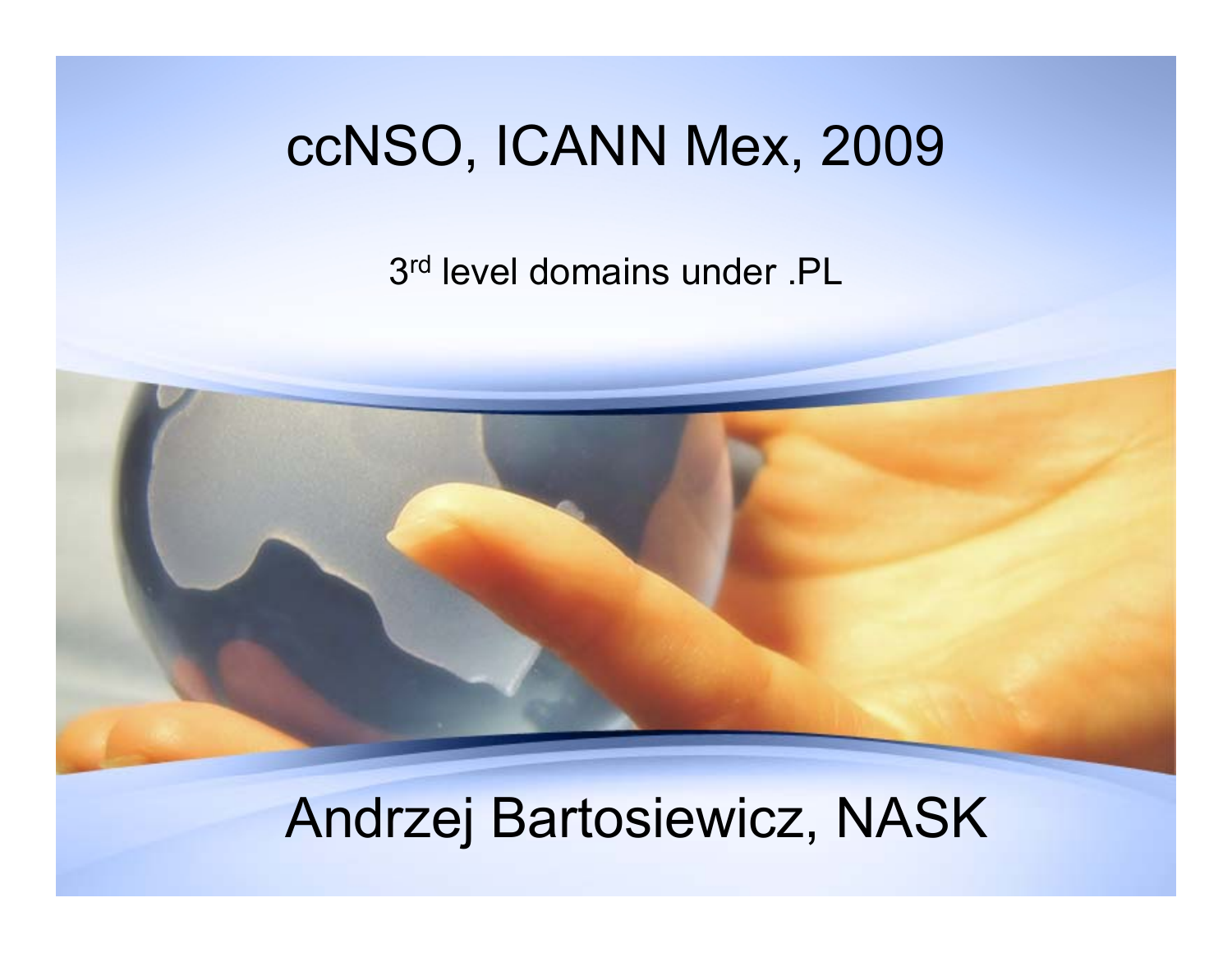## *NASK overvie w*

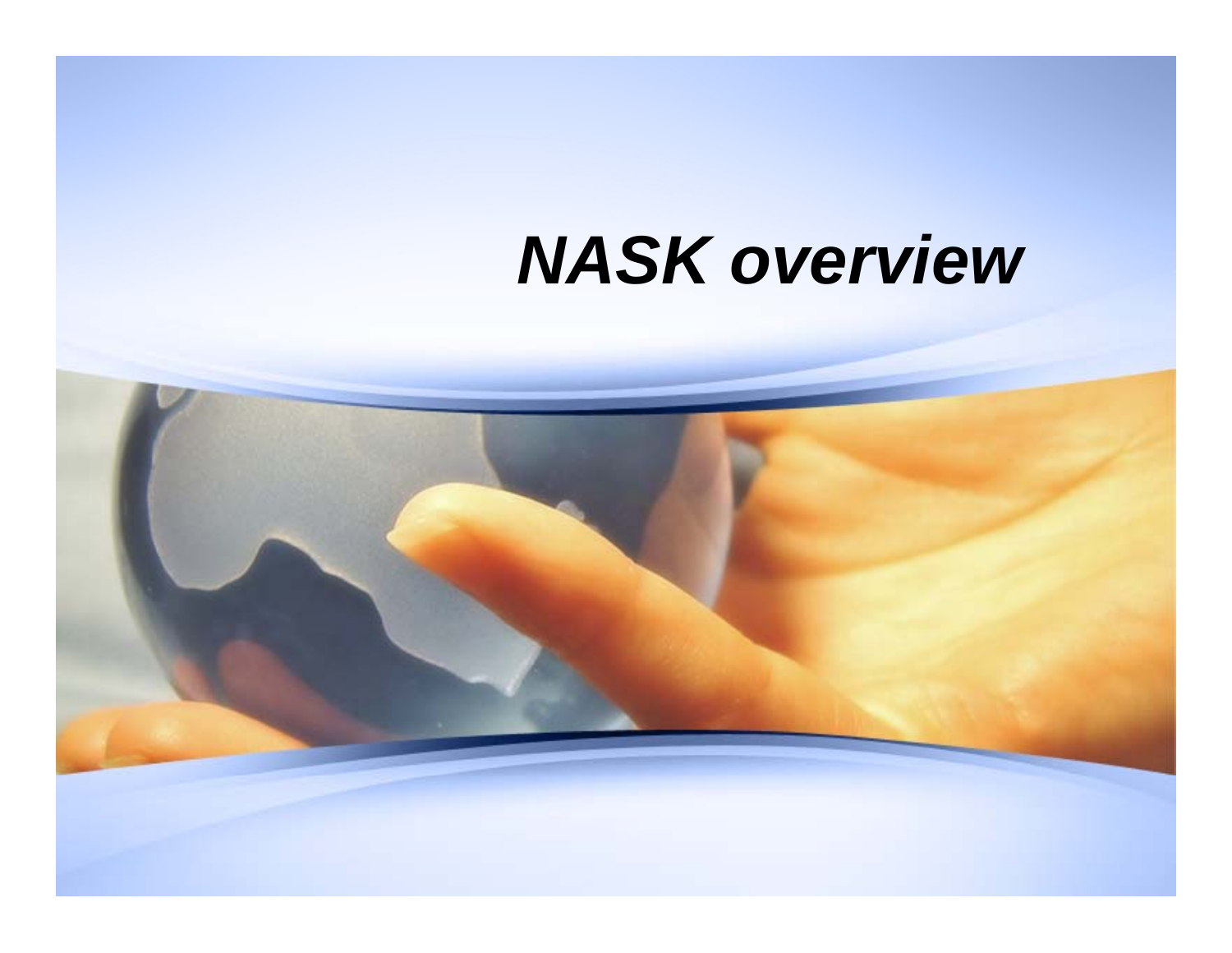### .pl in brief… ☺

#### **number of active domain names**

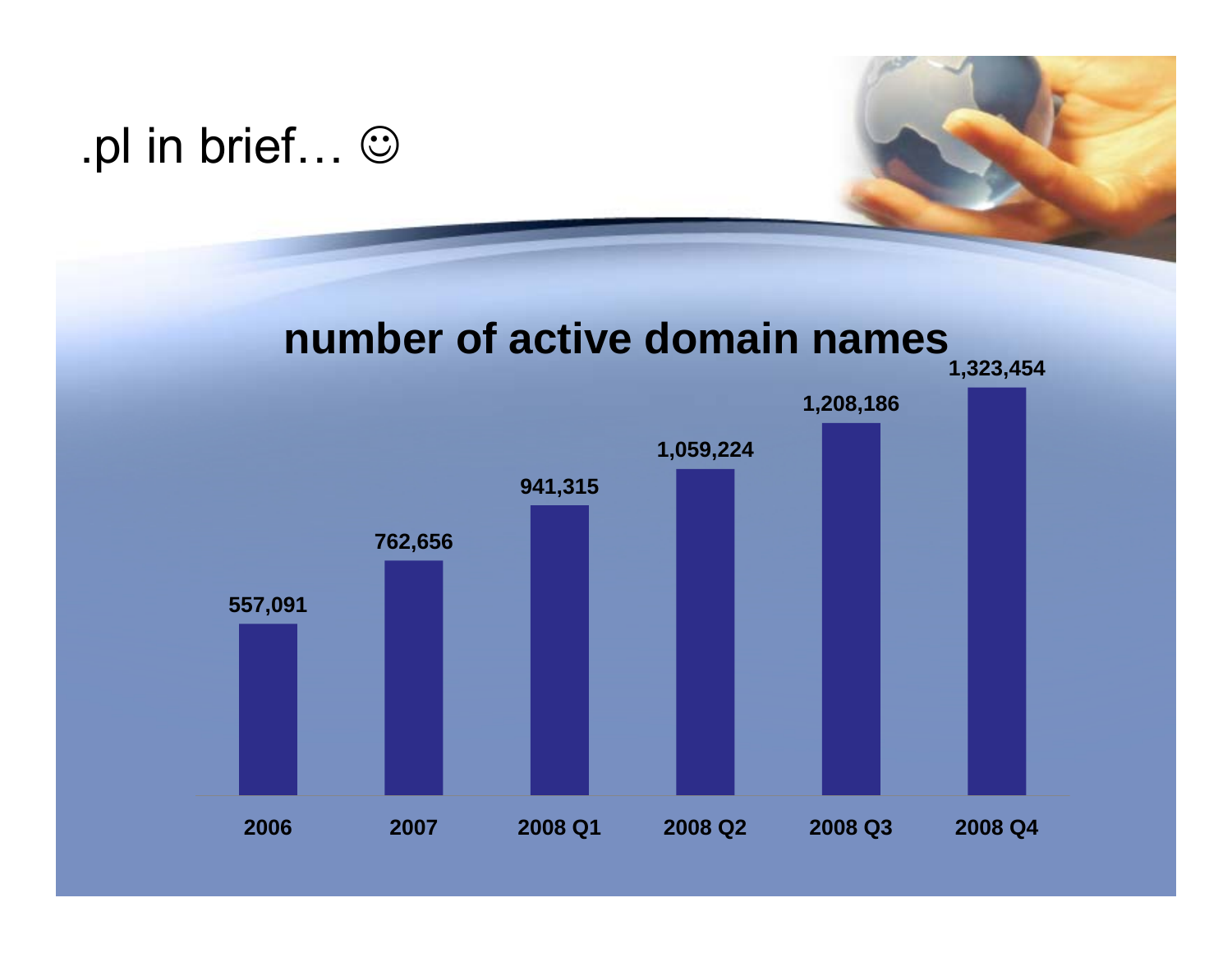#### renewal rates under .PL…

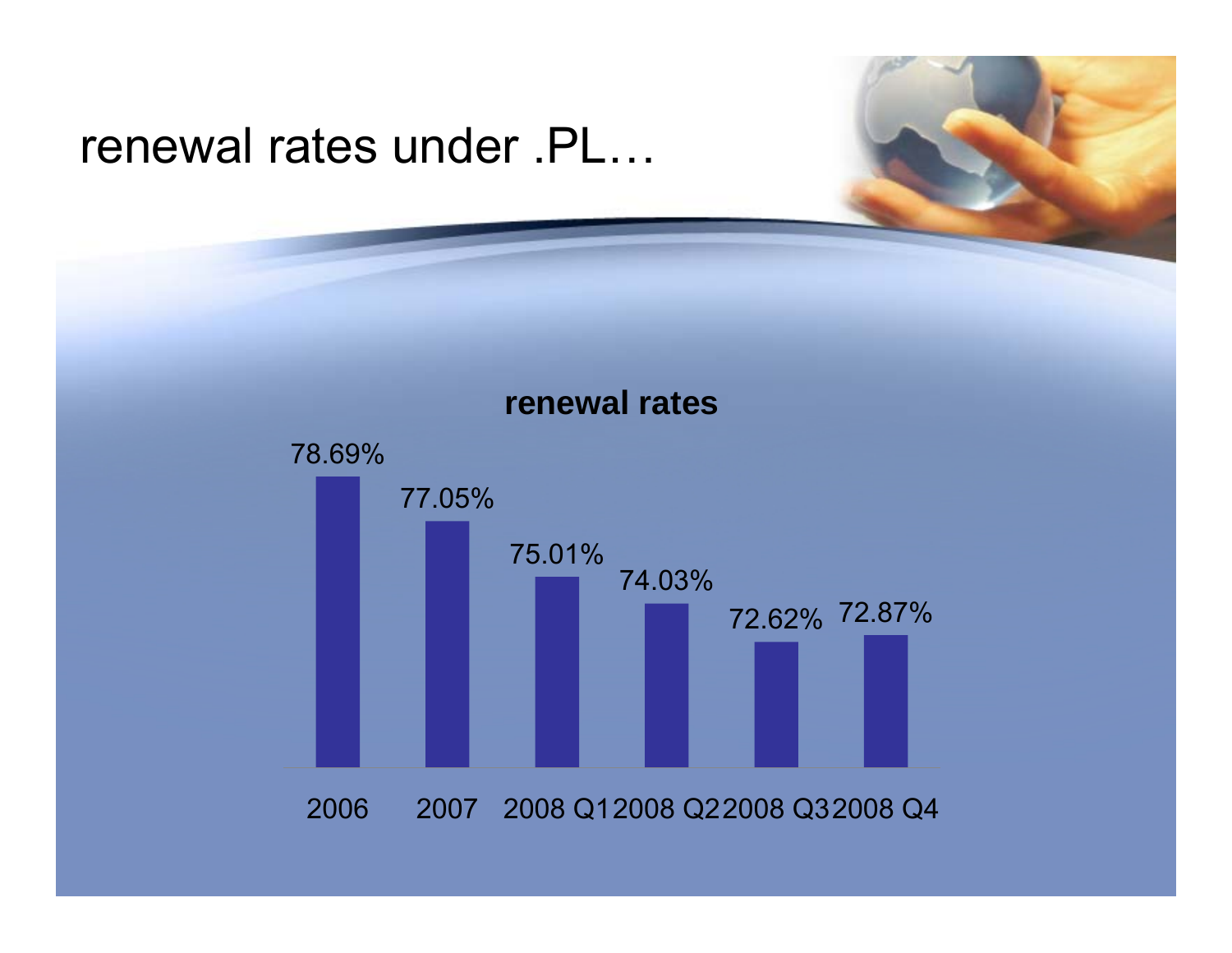#### Wait List Service (WLS)



- **valid for 3 years**,
- only 1 WLS for one domain name,
- available only through Partners,
- product is targeted to "domainers" to secure registration if domain name expires,
- service provided by the Registry **100% guarantee to register domain name** if domain name expires,
- NASK decreased the price from 150 PLN (June 2004 – January 2008) to **30 PLN** (February 2008 – today); **30 PLN <sup>=</sup> 8 USD**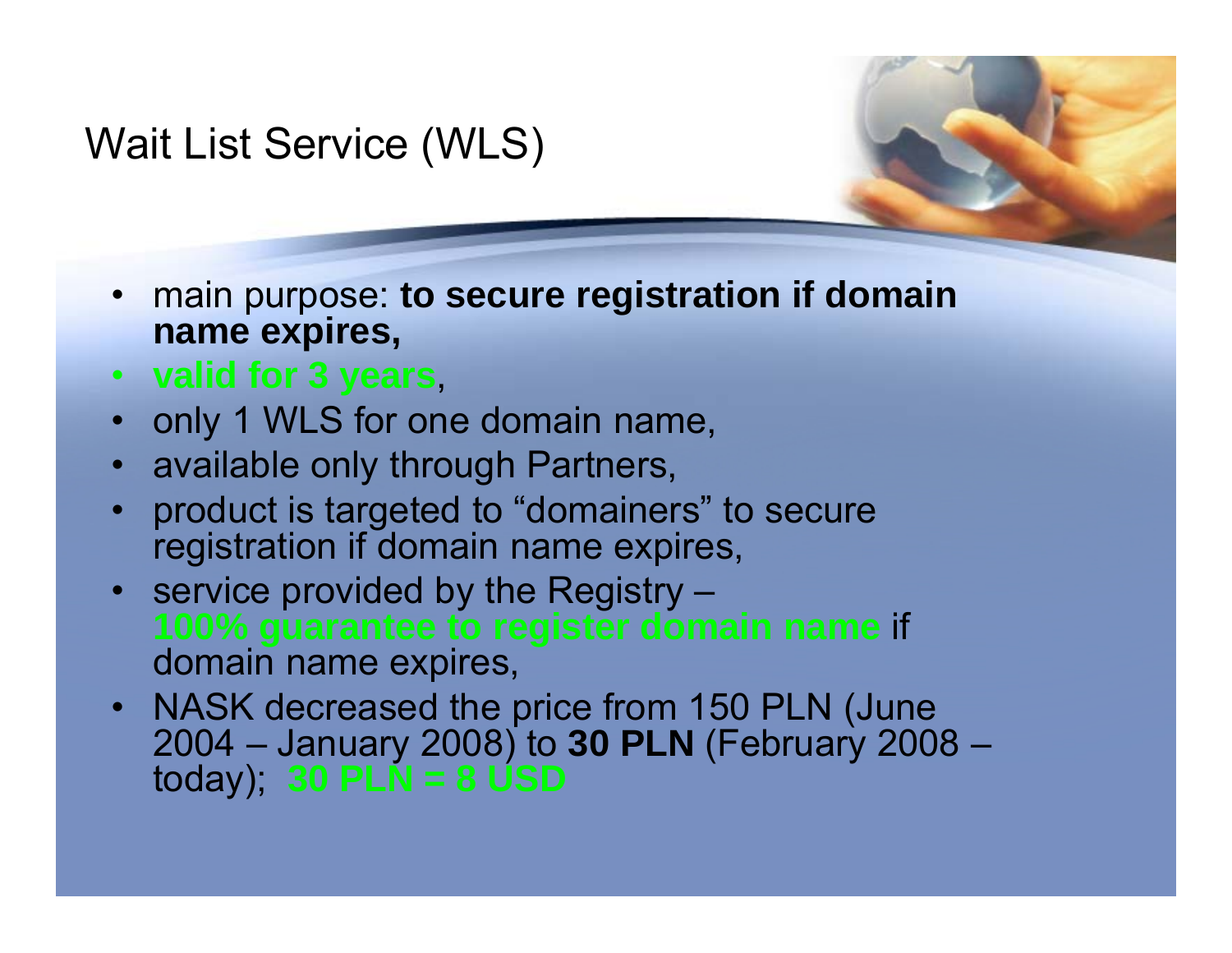## Domain Name Tasting

- main purpose: **traffic testing,**
- targeted (generally) to "domainers" ,
- •start: September 3rd, 2007,
- 14 **days for "tasting",**
- $\cdot$  1 zł = 0,26 U\$,
- 105 469 DNT registrations until February 2009.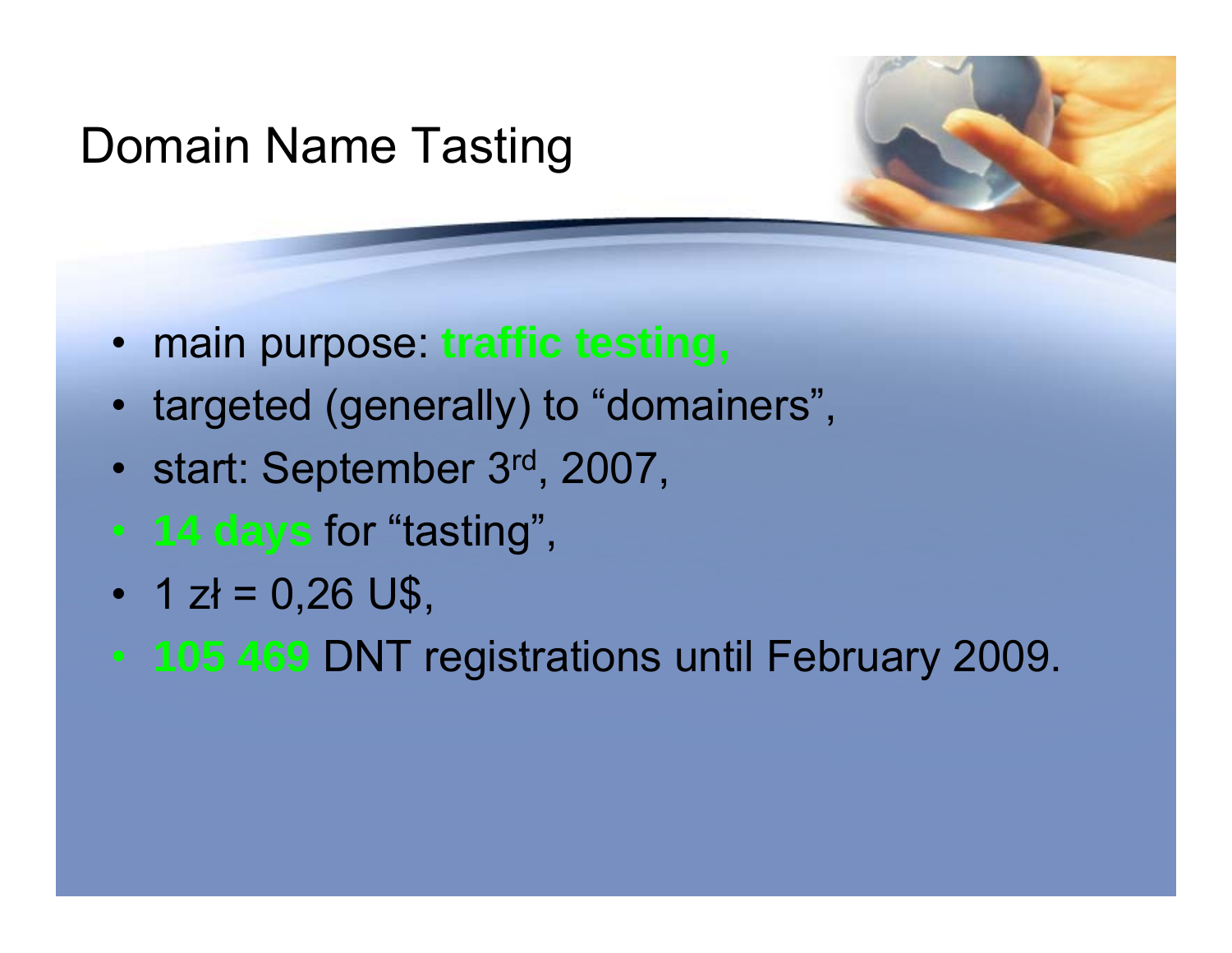# *3rd level domains*

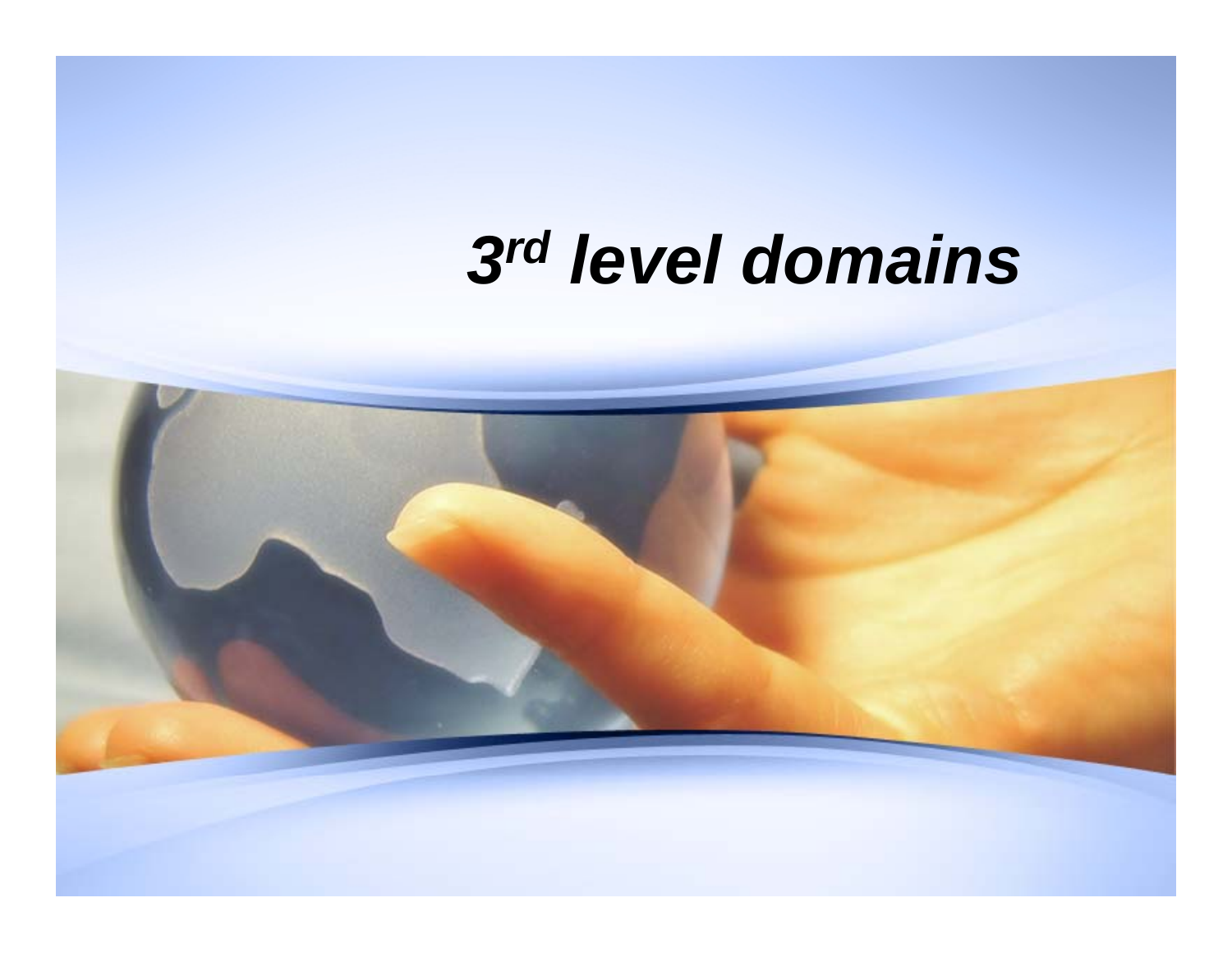#### domain types



- NASK registers domain names under:
	- –**.pl**
	- functional domains like **.com.pl** .org.pl .sex.pl
	- –regional domains like .warszawa.pl
- **67%** of all domain names are registered under .pl
- **19%** of all domain names are registered under .com.pl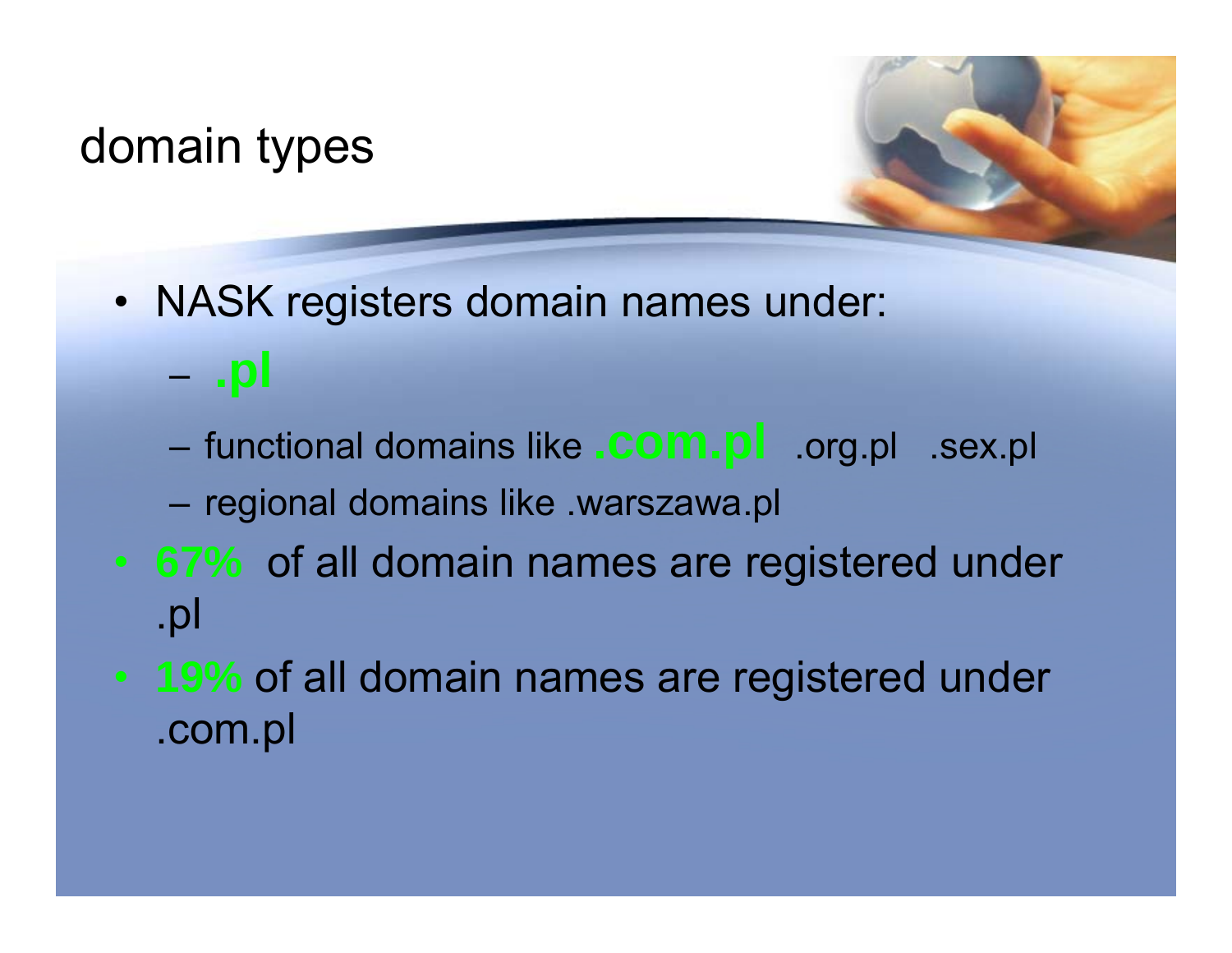#### popularity ranking



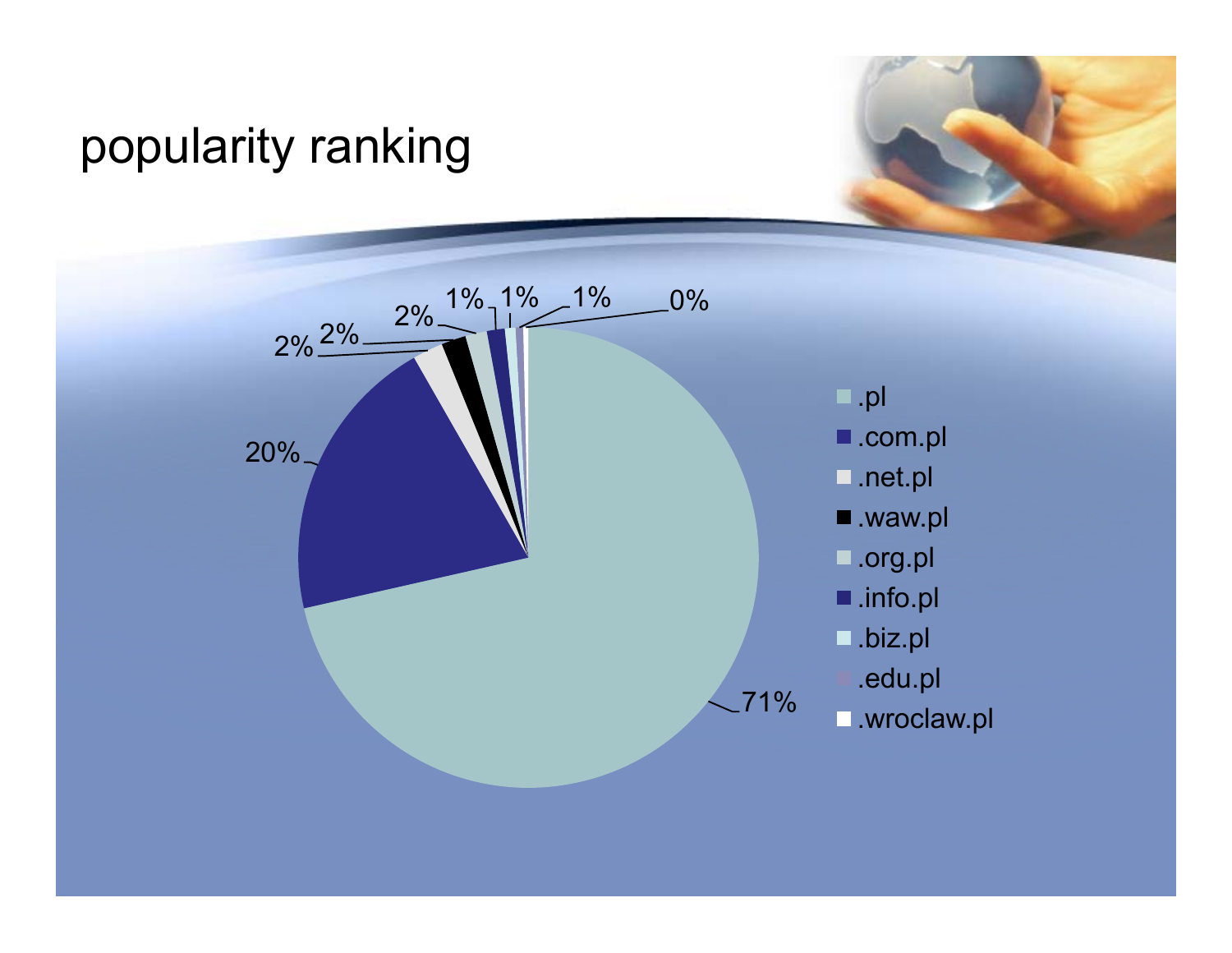## why people choose 3<sup>rd</sup> level names?

- no restriction to register 2<sup>nd</sup> • no restriction to register 2<sup>nd</sup> level domain names, so **why people choose 3rd level domain names?**
	- – $-$  because of historical reasons .com pl is perceived as **must have** equivalent to .pl,
	- if . pl is taken, 3rd level name is attractive for no-business entities,
	- 3<sup>rd</sup> level domains are cheaper...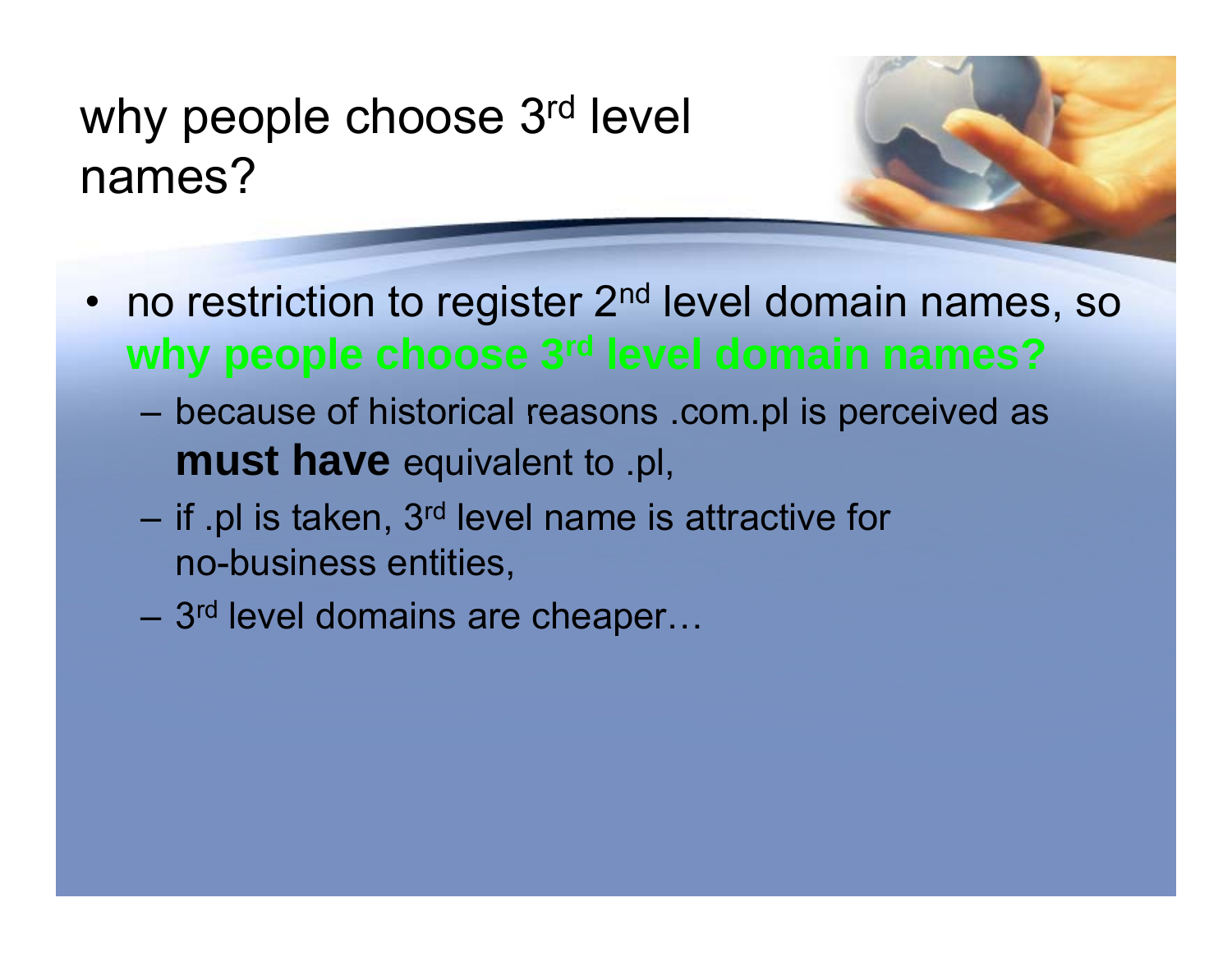#### price list

- registration:
	- –.pl: 10 PLN = 2 EUR
	- **.com pl .** 7 50 PLN <sup>=</sup> 7.50 **1 6 EUR 1.6**
	- "regional" 2.5 PLN = 0.50 EUR
- renewal:
	- –.pl 40 PLN = 8.3 EUR
	- **.com.p**l 30 PLN = **6.25 EUR**
	- "regional" 10 PLN = 2 EUR